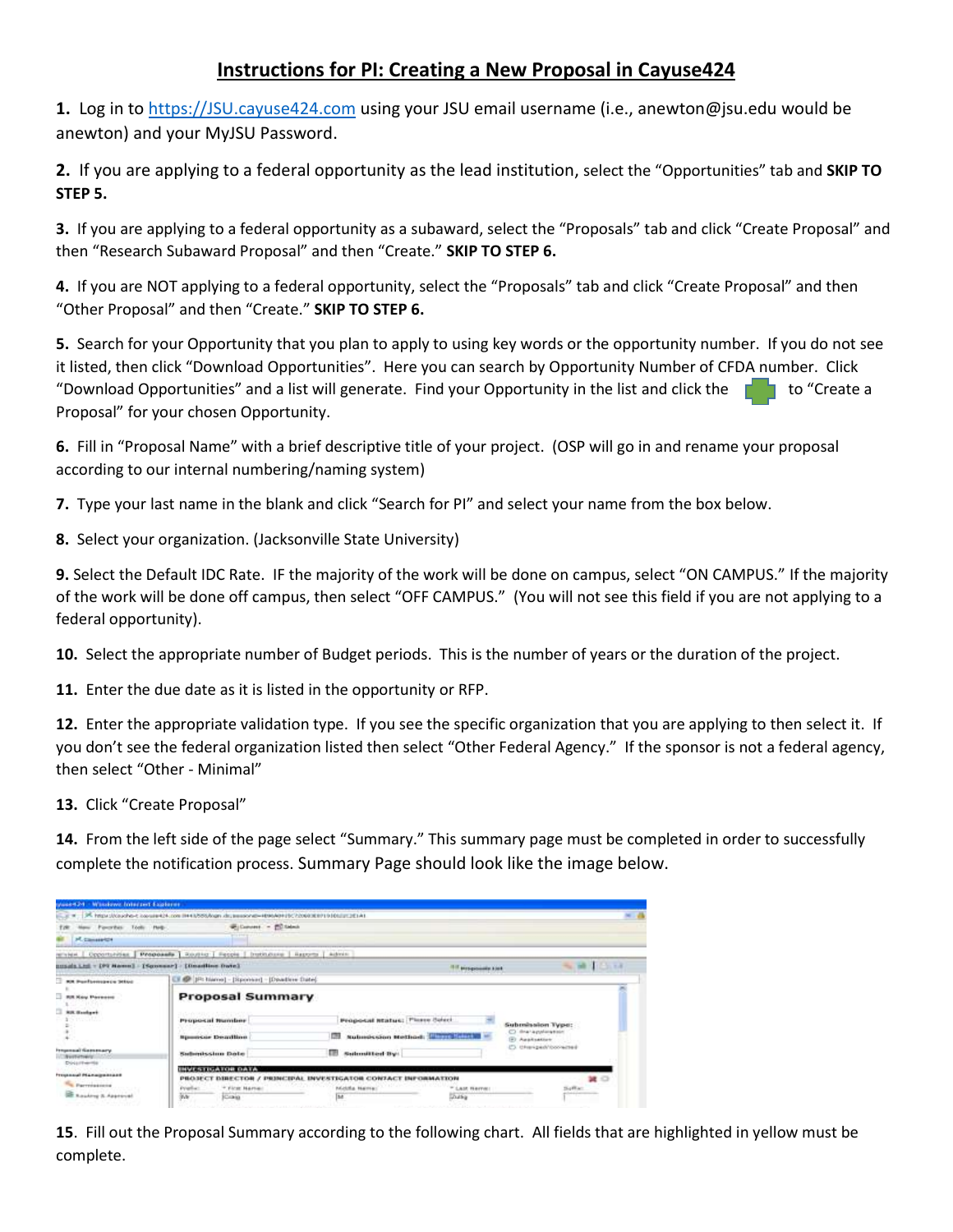| Field:                               | Principle Inv.          | <b>Notes</b>                                                                                                                                                                                                                                                                |  |
|--------------------------------------|-------------------------|-----------------------------------------------------------------------------------------------------------------------------------------------------------------------------------------------------------------------------------------------------------------------------|--|
| <b>Header</b>                        |                         |                                                                                                                                                                                                                                                                             |  |
| <b>Proposal Number</b>               |                         | OSP will assign this.                                                                                                                                                                                                                                                       |  |
| <b>Proposal Status</b>               |                         | For now, it will be 'Under Review'                                                                                                                                                                                                                                          |  |
| Sponsor Deadline                     | $\overline{\mathsf{x}}$ | Use date listed in the official RFP (Request for Proposal)                                                                                                                                                                                                                  |  |
| <b>Submission Date</b>               |                         | OSP will submit and note this submission date                                                                                                                                                                                                                               |  |
| Submitted By                         |                         | <b>OSP will submit</b>                                                                                                                                                                                                                                                      |  |
| Submission Type                      | $\overline{\mathsf{x}}$ | 'Pre Application" = Pre proposal ; "Application" = Full Application : "Changed/Corrected" =<br>Revision requested by funding agency                                                                                                                                         |  |
| <b>Investigator Data</b>             |                         |                                                                                                                                                                                                                                                                             |  |
| Name/Title/Address/ID #              | X                       | Will automatically populate if you entered your name correctly when you created the proposal                                                                                                                                                                                |  |
| <b>First Budget Period Effort</b>    | X                       | How much time do you expect to allocate to this project during the first budget period.<br>Call OSP with questions.                                                                                                                                                         |  |
| Status of PI                         | $\overline{\mathsf{x}}$ | Tenure/Tenure track = 9 month faculty<br>Permanent PI status = 100% of salary is paid by a grant(s)<br>Other Appointment = 12 month administrators and staff                                                                                                                |  |
| <b>Status Waiver Required</b>        | $\overline{\mathsf{x}}$ | Always "No"                                                                                                                                                                                                                                                                 |  |
| <b>Signed IP Waiver</b>              | X                       | Always "No" unless the proposal or RFP requires some upfront commercial rights to JSU<br>Intellectual Property. If "YES" a signed waiver should be attached under "Documentation."<br>Policy being revised and form being drafted.                                          |  |
| Signed COI Disclosure                | X                       | Mark "Yes" only if there could be real or potential conflicts of interests with this proposal. If<br>'Yes" attach disclosure form under "Documentation". Policy and form are being drafted.                                                                                 |  |
| <b>Agency Certification Document</b> |                         |                                                                                                                                                                                                                                                                             |  |
| <b>Cost Sharing Authorization</b>    | $\overline{\mathsf{x}}$ | Mark "YES" if Cost Sharing is a requirement of this RFP and attach the Cost Sharing<br>Authorization/FOAP approval under "Documentation".                                                                                                                                   |  |
| <b>Sponsor Data</b>                  |                         |                                                                                                                                                                                                                                                                             |  |
| Agency                               | X                       | Only fill in if Sponsor is not found in drop down menu below                                                                                                                                                                                                                |  |
| Proposal Type                        |                         |                                                                                                                                                                                                                                                                             |  |
| <b>Sponsor Mechanism</b>             |                         |                                                                                                                                                                                                                                                                             |  |
| Sponsor                              | X                       | Select sponsor from drop down menu. This is the entity from which you will receive the<br>funds. If this is a subaward, then the sponsor is the lead institution that is applying. If<br>sponsor is not listed, then write in the sponsor name above in the "Agency" field. |  |
| Code                                 | $\overline{\mathsf{X}}$ | Autofill                                                                                                                                                                                                                                                                    |  |
| Name                                 | $\overline{\mathsf{X}}$ | Autofill                                                                                                                                                                                                                                                                    |  |
| Subdivision 1                        |                         |                                                                                                                                                                                                                                                                             |  |
| Subdivision 2                        |                         |                                                                                                                                                                                                                                                                             |  |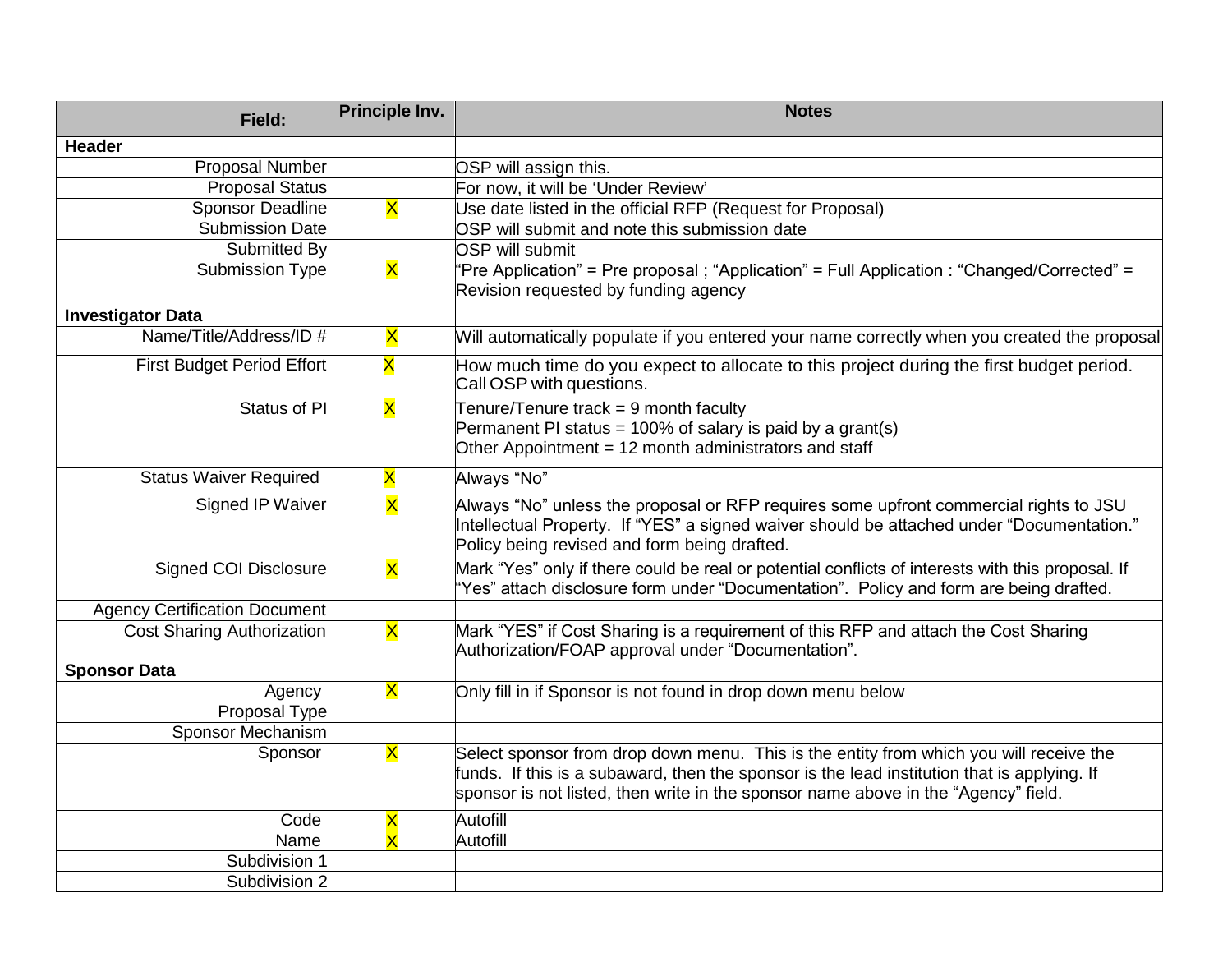| <b>Project Data</b>                |                         |                                                                                                                                                                                                                                                         |
|------------------------------------|-------------------------|---------------------------------------------------------------------------------------------------------------------------------------------------------------------------------------------------------------------------------------------------------|
| Title of Project                   | X                       | <b>DESCRIPTIVE title of your project</b>                                                                                                                                                                                                                |
| Is this a Subcontract?             | $\overline{\mathsf{x}}$ | Select "Yes" or "No"                                                                                                                                                                                                                                    |
| If yes, who is Prime?              | <b>X</b>                | If "YES" it is a subaward, then who is the prime sponsor? Where/Who are the original funds<br>coming from.                                                                                                                                              |
| Type of Proposal                   | $\overline{\mathsf{x}}$ | Select Type of Proposal                                                                                                                                                                                                                                 |
| <b>Type of Agency</b>              | $\overline{\mathsf{X}}$ | Select Type of Agency                                                                                                                                                                                                                                   |
| Kind of Application                | X                       | <b>Select Kind of Application</b>                                                                                                                                                                                                                       |
| Type of Project                    | Χ                       | Select Type of Project (See Descriptions Below Chart)***                                                                                                                                                                                                |
| <b>Project Administration</b>      |                         |                                                                                                                                                                                                                                                         |
| Who is responsible?                |                         |                                                                                                                                                                                                                                                         |
| Departmental Identification Number |                         |                                                                                                                                                                                                                                                         |
| Departmental Name                  |                         |                                                                                                                                                                                                                                                         |
| Primary Dept. Contact Info         |                         |                                                                                                                                                                                                                                                         |
| <b>Account Classification</b>      |                         |                                                                                                                                                                                                                                                         |
| <b>Other Institutional Code</b>    |                         |                                                                                                                                                                                                                                                         |
| <b>NAICS Code</b>                  |                         |                                                                                                                                                                                                                                                         |
| <b>Compliance Data</b>             |                         |                                                                                                                                                                                                                                                         |
| <b>Animal Subjects</b>             | $\overline{\mathsf{x}}$ | If you are using vertebrates in your research select "YES." If "Yes" you must then answer 2<br>follow up questions.                                                                                                                                     |
| Human Subjects                     | X                       | If you are using humans in your research select "YES." If "Yes" you must then answer 2<br>follow up questions.                                                                                                                                          |
| <b>Hazardous Materials</b>         | $\overline{\mathsf{x}}$ | If your research involves any of the items listed then you must attach a statement of<br>explanation in the "Documents" section.                                                                                                                        |
| IACUC & IRB approval numbers       |                         | If applicable.                                                                                                                                                                                                                                          |
| <b>Budget Data</b>                 |                         |                                                                                                                                                                                                                                                         |
| <b>Performance Dates</b>           | $\mathsf{\overline{X}}$ | Enter First Budget Period Begin and End Dates as MM/DD/YYYY. (First year of the project)<br>Enter Cumulative Budget Period Begin and End Dates As MM/DD/YYYY. (Entire life of the<br>project)                                                           |
| <b>Cost Sharing Information</b>    | X                       | Does the opportunity or RFP require cost sharing/matching (mandatory committed)? If so,<br>select "Yes." If "Yes" you must complete the remaining fields. Voluntary Committed is<br>usually NOT recommended unless under unique conditions. Select "No" |
| <b>Budget Period</b>               | $\overline{\mathsf{x}}$ | For each budget period please estimate the associated direct cost and indirect cost.                                                                                                                                                                    |
| <b>Direct Cost</b>                 | $\overline{\mathsf{X}}$ | Total Direct Cost associated with the project.                                                                                                                                                                                                          |
| <b>Indirect Cost</b>               | X                       | Total Indirect Cost associated with the project. (35.1% of modified total direct costs for on<br>campus and for off campus)                                                                                                                             |
| <b>Total Cost</b>                  | X                       | Autofill                                                                                                                                                                                                                                                |
|                                    |                         |                                                                                                                                                                                                                                                         |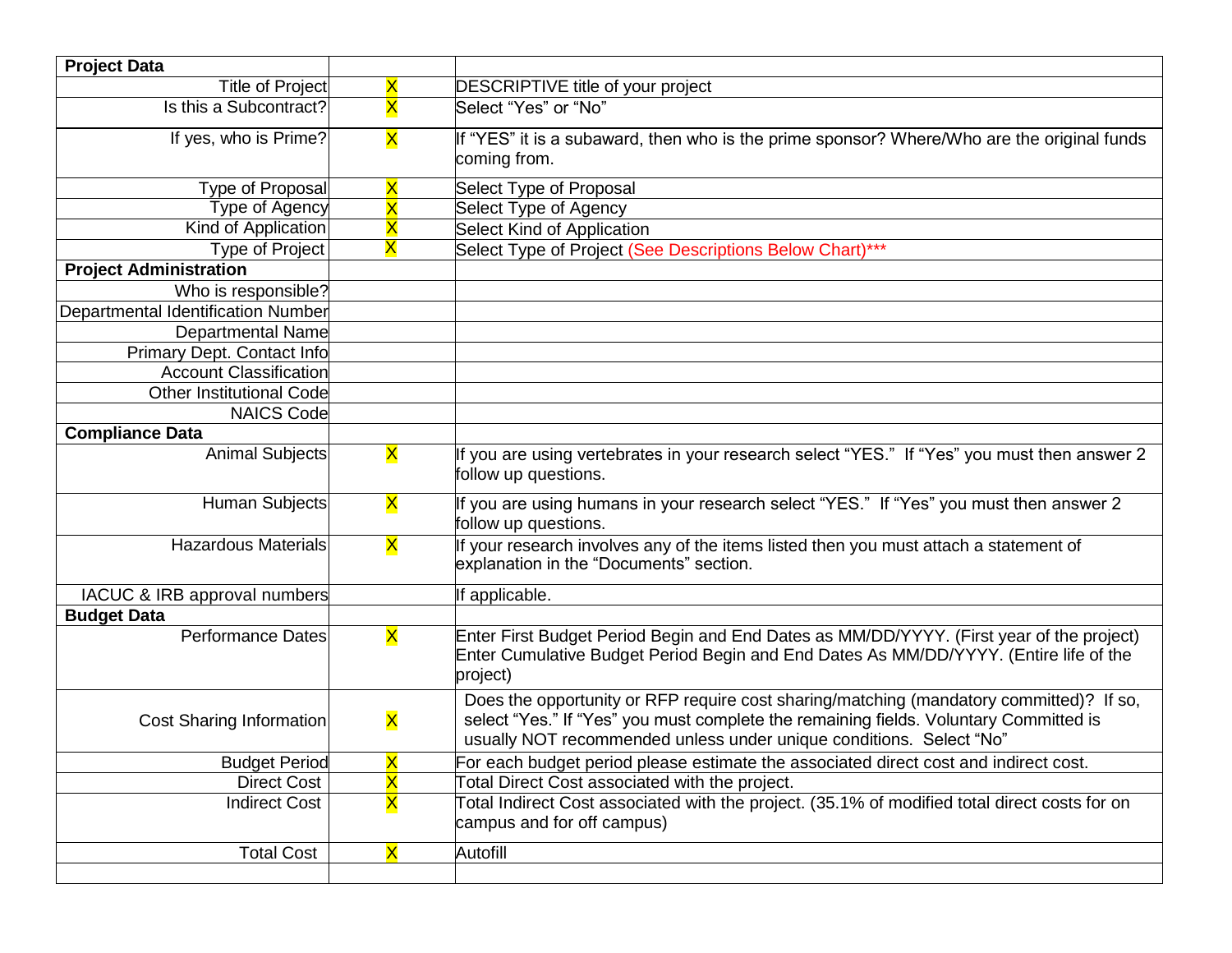| <b>Award Data</b>                |                                                                                           |  |
|----------------------------------|-------------------------------------------------------------------------------------------|--|
| <b>Award Number</b>              |                                                                                           |  |
| Contract Number                  |                                                                                           |  |
| Date                             |                                                                                           |  |
| <b>Budget Period</b>             |                                                                                           |  |
| Direct Cost                      |                                                                                           |  |
| Indirect Cost                    |                                                                                           |  |
| <b>Total Cost</b>                |                                                                                           |  |
| <b>Export Control</b>            |                                                                                           |  |
| Question 1                       |                                                                                           |  |
| Question 2                       | If "Yes" to any of these, please attach a statement of explanation in the "Documents"     |  |
| Question 3                       | section.                                                                                  |  |
| <b>Comments and Explanations</b> |                                                                                           |  |
| <b>Text Box</b>                  | Please provide a 1-2 paragraph abstract describing your project per Dr. Tucker's request. |  |

## **\*\*\***

- i. *Basic Research*  (defined by NSF) a systematic study directed toward fuller knowledge or understanding of the fundamental aspects of phenomena and observable facts without specific applications towards processes or products in mind.
- ii. *Capital (Equipment/Construction)* sole purpose of the project is to purchase equipment defined by having a useful life of more than one year and acquisition cost of \$5,000 or more per unit
- iii. *Applied Research*  (defined by NSF) systematic study to gain knowledge or understanding necessary to determine the means by which a recognized and specific need may be met.
- iv. *Clinical Study/Trial* (defined by NIH) a research study in which one or more human subjects are prospectively assigned to one or more interventions to evaluate the effects of those interventions on health-related biomedical or behavioral outcomes.
- v. *Research Training*  (defined by NIH) multidirectional integration of basic research, patient-oriented research, and population-based research with long-term aim on improving the health of the public.
- vi. *Service*  Sole purpose of the proposal is one or combination of the following: Public Service, Outreach, or Programmatic.
- vii. *Instructional Research*  (OSP) this is used to identify projects where the main focus is to redesign, change or update the curriculum within the PI's or Co-PI's department/college.
- viii. *Other* –projects purpose is for Institutional/Academic Support
- **16.** Once the proposal summary page is COMPLETE, click the "Permissions" tab on the left hand side of the page.
- **17.** Select "Add user." Type the name of your chair/director (direct supervisor) in the box and click "Search". Select the name below.
- **18.** Repeat and add your Dean or Vice President. Type the name of your Dean/VP in the box and click "Search."
- **19**. Repeat and add Allison Newton. Type Newton in the box and then select Allison Newton below. Click "Close"

**20.** Once these users have been added, be sure that only the "Read" option is checked for each user that you just added. This will allow your Chair/Director, Dean/VP, and OSP to be notified of your intent to apply for this grant.

**21. DO NOT** route the proposal using the "Routing and Approval" tab at this time. This is to be done 3 days prior to the deadline when the application is complete.

**22.** Click the blue floppy disc "save" icon in the upper right hand corner. Then Click **"SIGN OUT." (If you don't sign out the proposal will be locked)**